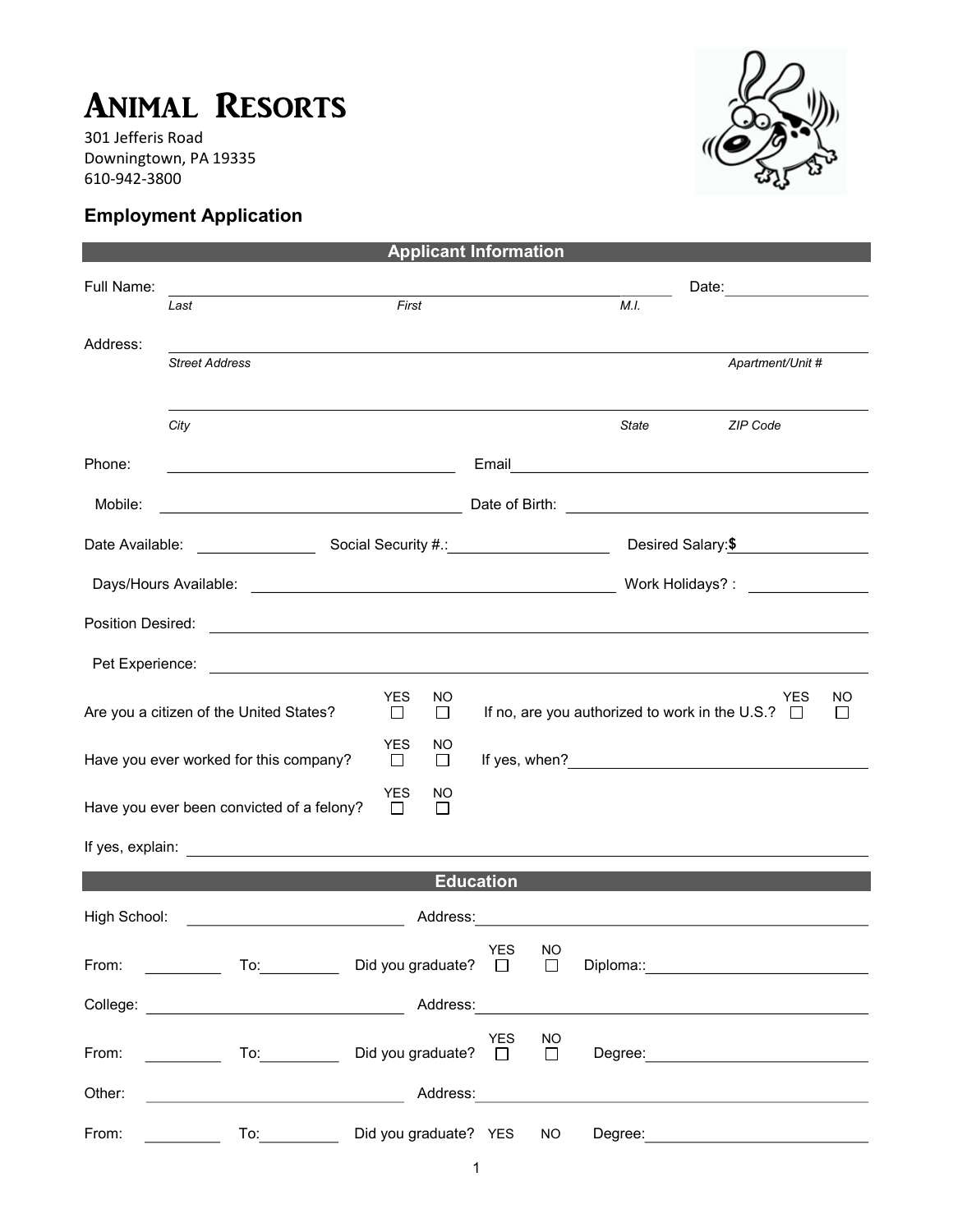$\Box$  $\Box$ 

## **References**

|                      | Please list three professional references.                                                                                                                                                                                                                                                                                                                                                  |                                                                                                                                                                                                                               |                     |                                                                                                                  |  |  |
|----------------------|---------------------------------------------------------------------------------------------------------------------------------------------------------------------------------------------------------------------------------------------------------------------------------------------------------------------------------------------------------------------------------------------|-------------------------------------------------------------------------------------------------------------------------------------------------------------------------------------------------------------------------------|---------------------|------------------------------------------------------------------------------------------------------------------|--|--|
| Full Name:           | <u> 1989 - Andrea Stadt Britain, marwolaeth a bhaile an t-Alban an t-Alban an t-Alban an t-Alban an t-Alban an t-</u>                                                                                                                                                                                                                                                                       |                                                                                                                                                                                                                               |                     | Relationship:_________________________                                                                           |  |  |
| Company:             | <u> 1989 - Johann John Stoff, deutscher Stoffen und der Stoffen und der Stoffen und der Stoffen und der Stoffen un</u>                                                                                                                                                                                                                                                                      |                                                                                                                                                                                                                               |                     | Phone: 2008 2010 2010 2010 2010 2011 2021 2022 2023 2024 2022 2023 2024 2022 2023 2024 2022 2023 2024 2025 20    |  |  |
| Address:             | <u> 1989 - Johann Stoff, amerikansk politiker (* 1908)</u>                                                                                                                                                                                                                                                                                                                                  |                                                                                                                                                                                                                               |                     |                                                                                                                  |  |  |
| Full Name:           | <u> 1980 - Andrea Station, amerikansk politik (d. 1980)</u>                                                                                                                                                                                                                                                                                                                                 |                                                                                                                                                                                                                               |                     |                                                                                                                  |  |  |
| Company:             |                                                                                                                                                                                                                                                                                                                                                                                             | <u> 1989 - Johann Barbara, marka a shekara ta 1989 - An tsara tsa a shekara tsa a shekara tsa a shekara tsa a sh</u>                                                                                                          |                     |                                                                                                                  |  |  |
| Address:             |                                                                                                                                                                                                                                                                                                                                                                                             |                                                                                                                                                                                                                               |                     |                                                                                                                  |  |  |
|                      |                                                                                                                                                                                                                                                                                                                                                                                             |                                                                                                                                                                                                                               |                     |                                                                                                                  |  |  |
| Company:             |                                                                                                                                                                                                                                                                                                                                                                                             | the control of the control of the control of the control of the control of the control of the control of the control of the control of the control of the control of the control of the control of the control of the control |                     |                                                                                                                  |  |  |
| Address:             |                                                                                                                                                                                                                                                                                                                                                                                             |                                                                                                                                                                                                                               |                     |                                                                                                                  |  |  |
|                      | <b>Previous Employment (Most Recent First)</b>                                                                                                                                                                                                                                                                                                                                              |                                                                                                                                                                                                                               |                     |                                                                                                                  |  |  |
| Company:             | <u> 1989 - Johann Stein, marwolaethau a bhann an t-Amhain ann an t-Amhain an t-Amhain an t-Amhain an t-Amhain an </u>                                                                                                                                                                                                                                                                       |                                                                                                                                                                                                                               |                     | Phone: ________________________                                                                                  |  |  |
| Address:             | the control of the control of the control of the control of the control of the control of the control of the control of the control of the control of the control of the control of the control of the control of the control                                                                                                                                                               |                                                                                                                                                                                                                               |                     | Supervisor: ________________________                                                                             |  |  |
| Job Title:           | <u> 1989 - Johann Barn, fransk politik (</u>                                                                                                                                                                                                                                                                                                                                                | Starting Salary:\$                                                                                                                                                                                                            |                     | Ending Salary:\$                                                                                                 |  |  |
|                      |                                                                                                                                                                                                                                                                                                                                                                                             |                                                                                                                                                                                                                               |                     |                                                                                                                  |  |  |
| From:                |                                                                                                                                                                                                                                                                                                                                                                                             |                                                                                                                                                                                                                               |                     | Reason for Leaving: <u>___________________________________</u>                                                   |  |  |
|                      | May we contact your previous supervisor for a reference?                                                                                                                                                                                                                                                                                                                                    | <b>YES</b><br>$\mathbf{L}$                                                                                                                                                                                                    | NO<br>$\perp$       |                                                                                                                  |  |  |
|                      |                                                                                                                                                                                                                                                                                                                                                                                             |                                                                                                                                                                                                                               |                     |                                                                                                                  |  |  |
| Company:<br>Address: | <u> 1989 - Johann Stoff, deutscher Stoffen und der Stoffen und der Stoffen und der Stoffen und der Stoffen und der</u>                                                                                                                                                                                                                                                                      |                                                                                                                                                                                                                               |                     | Phone: _______________________                                                                                   |  |  |
|                      | <u> 1989 - Johann Stoff, amerikansk politiker (* 1908)</u>                                                                                                                                                                                                                                                                                                                                  |                                                                                                                                                                                                                               |                     | Supervisor: Victor Control of Control Control Control Control Control Control Control Control Control Control Co |  |  |
| Job Title:           | <u> 1989 - Johann Barbara, martxa eta politikaria (h. 1908).</u>                                                                                                                                                                                                                                                                                                                            | Starting Salary:\$                                                                                                                                                                                                            |                     | Ending Salary:\$                                                                                                 |  |  |
|                      |                                                                                                                                                                                                                                                                                                                                                                                             |                                                                                                                                                                                                                               |                     |                                                                                                                  |  |  |
| From:                | $\begin{picture}(180,10) \put(0,0){\dashbox{0.5}(10,0){ }} \put(10,0){\circle{10}} \put(10,0){\circle{10}} \put(10,0){\circle{10}} \put(10,0){\circle{10}} \put(10,0){\circle{10}} \put(10,0){\circle{10}} \put(10,0){\circle{10}} \put(10,0){\circle{10}} \put(10,0){\circle{10}} \put(10,0){\circle{10}} \put(10,0){\circle{10}} \put(10,0){\circle{10}} \put(10,0){\circle{10}} \put(10$ |                                                                                                                                                                                                                               |                     |                                                                                                                  |  |  |
|                      | May we contact your previous supervisor for a reference?                                                                                                                                                                                                                                                                                                                                    | <b>YES</b><br>$\Box$                                                                                                                                                                                                          | <b>NO</b><br>$\Box$ |                                                                                                                  |  |  |
|                      |                                                                                                                                                                                                                                                                                                                                                                                             |                                                                                                                                                                                                                               |                     |                                                                                                                  |  |  |
| Company:             | <u> 1980 - Johann Barn, fransk politik (d. 1980)</u>                                                                                                                                                                                                                                                                                                                                        |                                                                                                                                                                                                                               |                     | Phone: ______________________                                                                                    |  |  |
| Address:             | <u> 1989 - Johann Barn, mars ann an t-Amhain Aonaich an t-Aonaich an t-Aonaich an t-Aonaich an t-Aonaich an t-Aon</u>                                                                                                                                                                                                                                                                       |                                                                                                                                                                                                                               |                     | Supervisor: _______________________                                                                              |  |  |